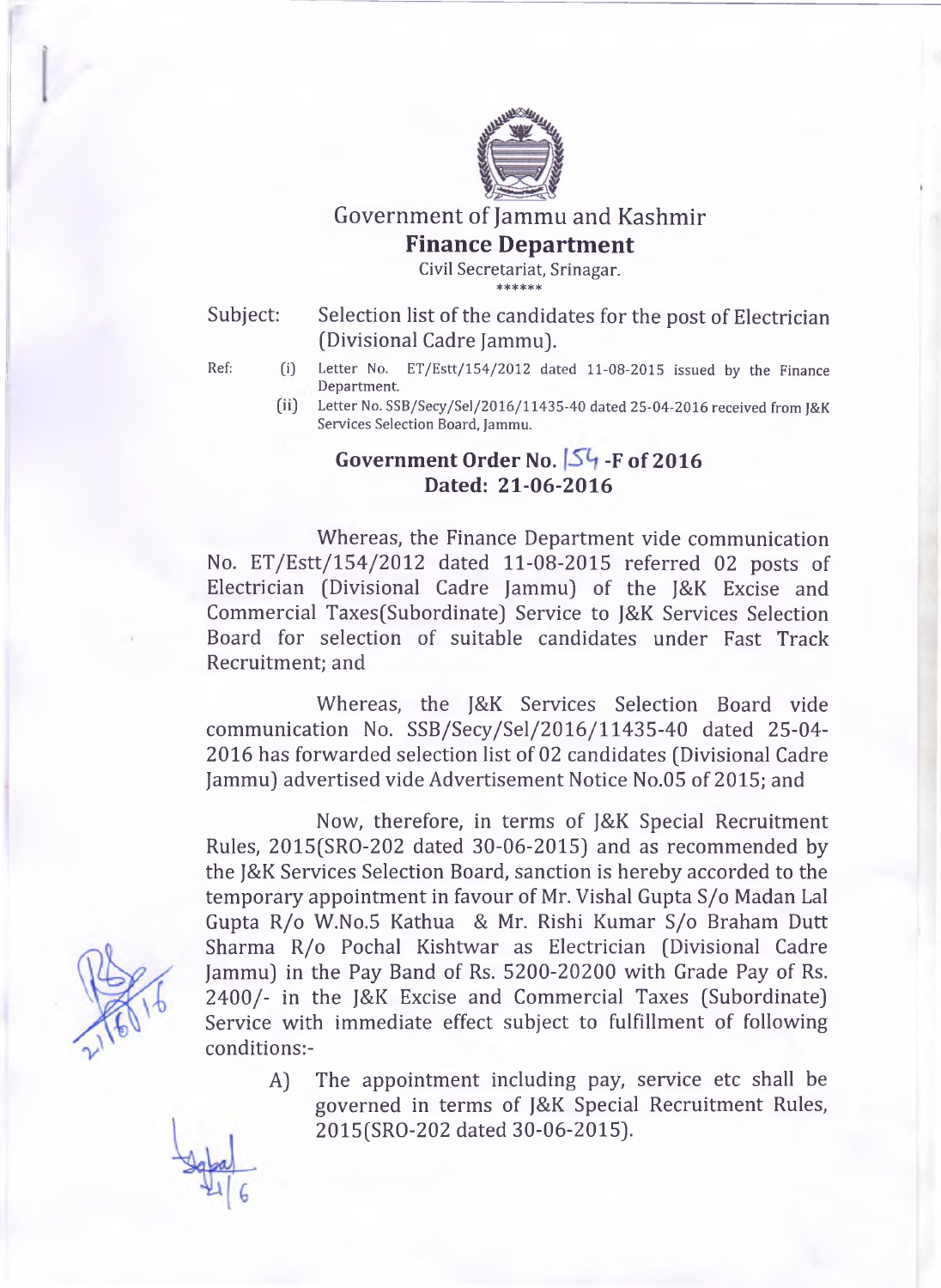- B) The appointee(s) shall report to the Excise Commissioner within a period of 21 days from the date of issue of the order.
- C) In case of failure of any appointee(s) to join within the stipulated period, his appointment shall be deemed to have been cancelled without any further notice.
- D) The appointee(s) shall be allowed to join only on production of the following certificates in original:-
	- **1. Academic/Technical Qualification Certificates.**
	- **2. Matriculation/Date of Birth Certificate.**
	- **3. Health Certificate issued by Chief Medical Officer.**
	- **4. Permanent Resident Certificate issued by the Competent Authority.**
	- **5. Certificates from the District Industries Centre(DIC) and District Employment & Counseling Centre to the effect that no loan under the self employment scheme has been taken by the appointee.**
	- **6. Relevant category certificates (in case of candidate(s) belonging to reserved categories).**
- E) The appointment of the candidates as Electrician shall further be subject to the following conditions:
	- **i. Each appointee(s) shall give an undertaking duly attested by the First Class Magistrate in the shape of an affidavit to the effect that in case adverse report about his character and antecedents is received from Inspector General of Police, (CID), J&K to whom a reference shall be made by the concerned HoD, the candidates shall have no right to claim his appointment as Electrician and his appointment as such shall be deemed to have been cancelled ab-initio.**
	- **ii. If on verification, the certificate(s) produced by the appointee(s) are proved to be fake or forged, the appointment shall be cancelled ab-initio.**
	- **iii. The salary of the appointee(s) shall not be drawn and disbursed to them unless the satisfactory reports in respect of (i) and (ii) above are received in their favour.**
	- **iv. The appointment of the said candidates shall be governed by the "New Pension Scheme" as per SRO 400 of 2009 dated 24.12-2009.**
	- **v. The inter-se-seniority of the appointee(s) shall be strictly as per their merit in the select list.**

By order of the Government of Jammu and Kashmir.

**Sd/- (Navin K. Choudhary), IAS Commissioner/Secretary to Government** Finance Department **N o:-ET/Estt/92/2016 Dated: 21-06-2016**

Copy to the:-

1. Commissioner Commercial Taxes, J&K, Srinagar. 2. Excise Commissioner, J&K, Srinagar.